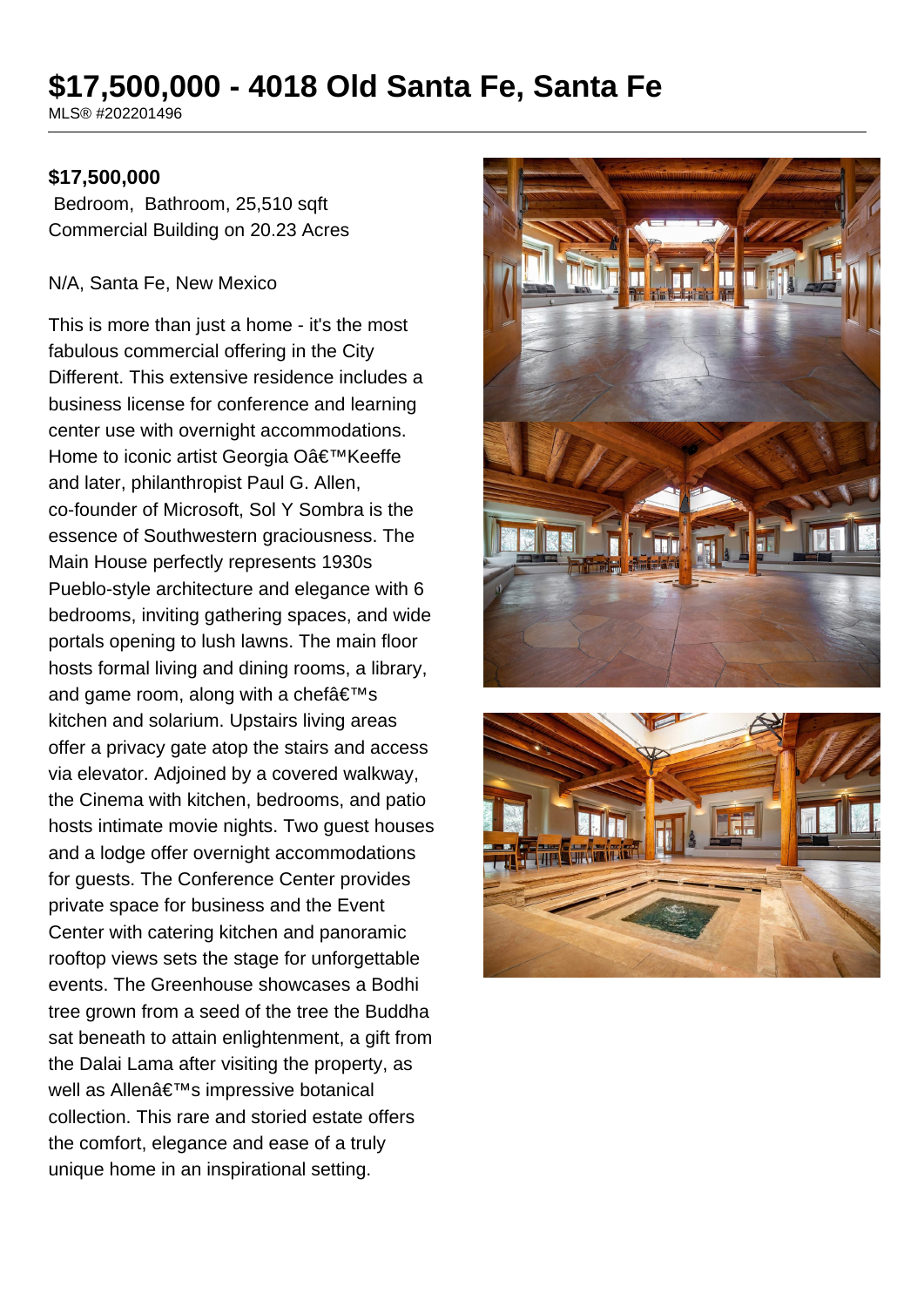Built in 1937

# **Listing Details**

| Associate Broker Paul Duran |                        |
|-----------------------------|------------------------|
| <b>Listing Office</b>       | <b>Keller Williams</b> |

## **Essential Information**

| MLS@#                 | 202201496                  |
|-----------------------|----------------------------|
| Price                 | \$17,500,000               |
| <b>Square Footage</b> | 25,510                     |
| Acres                 | 20.23                      |
| <b>Year Built</b>     | 1937                       |
| <b>Type</b>           | <b>Commercial Building</b> |
| Sub-Type              | <b>Multi/Mixed Use</b>     |
| <b>Status</b>         | Active                     |

### **Community Information**

| <b>Address</b> | 4018 Old Santa Fe   |
|----------------|---------------------|
| Area           | 3N-SF City SE North |
| Subdivision    | N/A                 |
| City           | Santa Fe            |
| County         | Santa Fe            |
| <b>State</b>   | <b>New Mexico</b>   |
| Zip Code       | 87505               |

# **Amenities**

| Parking | <b>Parking Lot</b> |
|---------|--------------------|
|---------|--------------------|

#### **Exterior**

Roof Other - See Remarks

#### **Additional Information**

| Date Listed    | May 2nd, 2022            |
|----------------|--------------------------|
| Days on Market | 61                       |
| Zoning         | <b>Other-See Remarks</b> |

**IDX** eXchange The data relating to real estate for sale in this Website comes in part from the Internet Data Exchange ("IDX") program of Santa Fe Association of REALTORS®, Inc. from a copyrighted compilation of listings. Real estate listings held by brokers other than Santa Fe Association of REALTORS® are marked with the IDX Logo. All data in this Website is deemed reliable but is not guaranteed accurate, and should be independently verified. The information provided is for